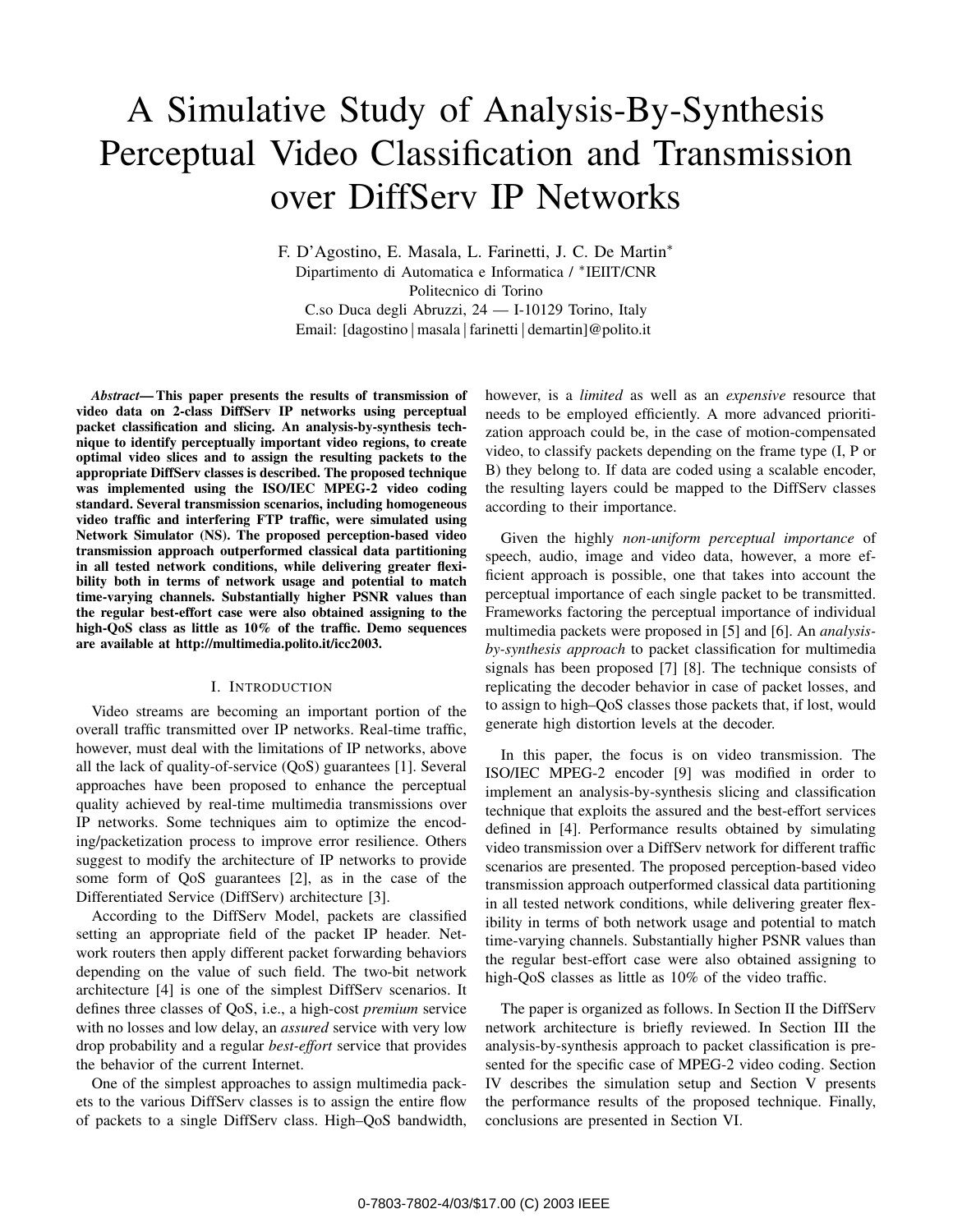#### II. DIFFSERV IP NETWORKS

A DiffServ network is an IP network in which packets receive a different forwarding behavior on nodes along their path depending on the service class they belong to. This architecture [3] defines different classes, each one suitable for specific purposes. One of the simplest cases uses three QoS levels[4]: a *premium* service, an *assured* service and a *besteffort* service. The first class is meant to transmit delay- and losses-sensitive traffic, such as interactive speech or video; the second class is characterized by a low drop probability, while the third is for less demanding types of traffic. One field of the IP packet header is designated to contain the identifier of the class the packet belongs to. IETF documents [10] specify it for both Version 4 and Version 6 of the IP protocol.

The scheduling algorithms used to manage the DiffServ router queues heavily influence the characteristics of the different QoS classes, because packets are placed by routers in different queues depending on the class they belong to. Implementations of the assured forwarding must attempt to minimize the long-term congestion within each class, while allowing short-term congestion resulting from bursts [11]. This requires an active queue management algorithm, e.g., RED [12]. When packets have to be dropped the DiffServ router selects more frequently the packets belonging to lower QoS classes. This behavior does not affect the order in which packets are forwarded, a fact that is significant for many applications.

#### III. ANALYSIS-BY-SYNTHESIS PACKET CLASSIFICATION

Highly efficient use of DiffServ networks resources in the case of multimedia transmission can be obtained if packet classification is performed taking into account the perceptual importance of the data to be delivered. The perceptual importance of a multimedia data block can be defined in terms of *the distortion that would be introduced by its loss* [7]. An analysis of the distortion introduced in case of loss can be carried out simulating the decoding process, including the concealment technique used to replace the missing data at the decoder. In the case of video, the reconstructed video segment is compared to the original material; the resulting distortion value can be used as an indication of its perceptual importance. Figure 1 shows the block diagram of the described analysisby-synthesis approach.

The complexity and delay of the analysis-by-synthesis classification technique strongly depends on the frame types the sequence is composed of. If only I-type frames are present the analysis-by-synthesis technique can be greatly simplified. Due to the absence of temporal error propagation, the distortion caused by the loss of an elementary video element such as a macroblock can be easily computed. Assuming that the decoder applies a temporal concealment technique replacing the missing macroblocks with the macroblocks in the same position in the previous frame, the potential distortion associated to a macroblock is the Mean Squared Error (MSE) value between that macroblock and the macroblock that would be used to conceal its loss. If the sequence contains also P- and



Fig. 1. Block diagram of the analysis-by-synthesis perceptual classification approach.

B-type frames, the algorithm becomes more complex because temporal propagation of the distortion must be taken into account. The delay, too, increases, because a certain number of subsequent frames must be considered, at least until the intra refresh procedure has significantly reduced error propagation. In both cases the error concealment technique used by the decoder has to be known to ensure proper simulation of the decoding process.

We chose to implement adaptive analysis-by-synthesis packet classification algorithm for the MPEG-2 video format. The MPEG-2 standard [13] defines many different basic syntax elements. The basic element for the description of texture and motion information of each picture is the *macroblock* (MB), which refers to an area of 16*×*16 pixels. An arbitrary number of consecutive macroblocks belonging to the same row is called a *slice*; this is the smallest unit which can be independently decoded. A packet should contain an integer number of slices since, in case of packet losses, a partial slice is useless. To minimize the effect of packet losses, only one slice per packet should be sent. On the other hand, transmitting several slices per packet would reduce overhead.

The perception-based video classification algorithm operates at macroblock level, computing a distortion measure for each of them using the analysis-by-synthesis approach, simulating the concealment in case of loss. Macroblocks belonging to the same frame are then analyzed to find a classification which minimizes total picture distortion in case of loss of one or more macroblocks given a certain constraint on the maximum rate. This can be accomplished with an initially empty set of macroblocks to be assigned to an high-QoS class, then incrementally adding to this set the macroblocks of the frame in decreasing order of distortion, until reaching the maximum rate constraint. The remaining macroblocks are assigned to the best-effort class. Then adjacent macroblocks belonging to the same class are grouped into single slices to minimize slice header overhead. As final step, slices of the same class are encapsulated into packets that are assigned to the corresponding service class. A more detailed description of the algorithm can be found in [8].

Figure 2 shows the result of the algorithm applied to a frame belonging to the video sequence known as *News*. The picture is obtained subtracting the previous frame from the current one. Darker levels of grey correspond to greater pixelby-pixel differences. The slices enclosed by black outlines have been assigned by the classification algorithm to a high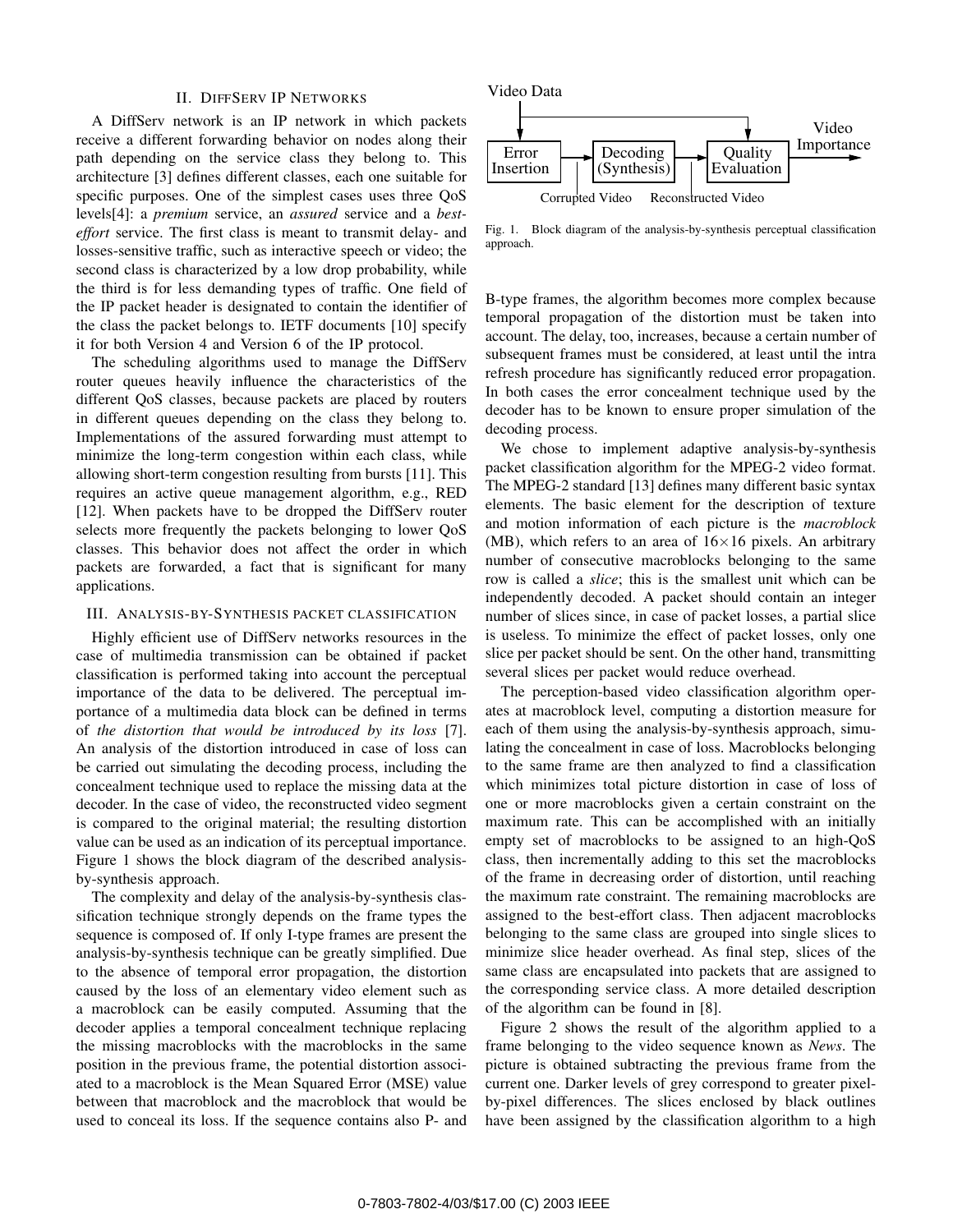

Fig. 2. Adaptive slicing of a *News* frame (grey levels emphasized to obtain a more distinct figure.)

QoS class. They correspond to dark regions of the frame, i.e., regions with strong differences with respect to the previous frame. If one of such slices were lost, it would cause high distortion at the decoder, because the concealment technique, which replaces missing macroblocks with the macroblocks in the same position in the previous frame, would generate poor estimates of the missing data.

As shown in Figure 2, the proposed classification technique can also be seen as a way to identify Regions Of Interest (ROI) inside the frame, e.g., the moving face of the speaker (right) and the video playing on the background (center). Stronger protection of the ROI's leads to overall better perceptual quality. Classic data partitioning, instead, uniformly protects all video regions, leading to a less efficient use of high-QoS bandwidth.

Subdividing the packet flow generated by a multimedia application into different DiffServ classes could lead to delays and reordering problems. A simple, widely-used solution is to introduce a playout buffer at the receiver; the decoder starts to play data a certain amount of time after the first packet has been received. We assume to use the IP/UDP/RTP [14] protocol stack; the packet reordering issue is easily solved by means of the sequence number present in the RTP header. Using this number, the decoder can place the packets in the playout buffer according to their original order. Besides, the playout buffer compensates, at least partially, the delay jitter affecting the packet arrival times. If packets suffer a high delay, they will be considered lost by the decoder. However, this is unlikely to happen for packets belonging to high QoS classes if the generated traffic respect the Service Level Agreement with the network provider.

# IV. SIMULATION SETUP

NS-2 package [15] was used to simulate a DiffServ network for different traffic conditions. The DiffServ routers employed the RED In Out (RIO) queue management algorithm [16].



Fig. 3. Network topology.

The topology is shown in Figure 3. Several sources transmit video packets to their corresponding receivers. All flows must pass through the same bottleneck. In case of congestion, the DiffServ IP router drops best-effort packets to preserve the guarantees of the higher-QoS classes. The other links are oversized not to impact on the results.

We adopted the *Amélie* film trailer as test sequence. The sequence is characterized by several scene changes and, in the last section, high motion. The sequence was cyclically repeated to reach a length (296.4 s) adequate to obtain statistically valid results. Sequence size is 480 *×* 360; it was coded at 3.5 Mbit/s using I-frames only. Although the resulting compression ratio is generally lower than the one that can be obtained using also P- and B-type frames, I-frames-only compression has lower delay, lower complexity and high quality, and as such is used in a large number of applications.

We simulated two different traffic scenarios:

- 1) Homogeneous traffic: eight video over IP (ViP) sources at 3.5 Mb/s; bottleneck bandwidth is 24 Mb/s.
- 2) Interfering FTP traffic: eight ViP sources at 3.5 Mb/s, and two FTP sources; bottleneck bandwidth is 24 Mbit/s.

The bottleneck bandwidth was chosen to cause about 15% of packet losses. Each source begins to transmit at a time randomly selected in an interval of 60 seconds to avoid potential synchronization problems. Packets are transmitted equally spaced in time for a frame rate of 25 frame/s. The end-to-end propagation delay is 5 ms. The size of the playout buffer is 20 ms, enough to attenuate most of the effects of delay jitter.

Encoding was carried out with the proposed analysisby-synthesis packet classification strategy. We modified the ISO reference decoder [13] to implement a simple temporal concealment technique, i.e., lost areas are replaced with the corresponding ones in the previous frame, assumed to have been correctly received. When a packet containing an MPEG picture header is lost, all slices belonging to the same frame are considered lost.

### V. SIMULATION RESULTS

PSNR with respect to the original uncompressed video sequence was used as distortion measure; it was computed as the average of each frame's PSNR. For each traffic scenario, we computed the PSNR values corresponding to three different video transmission techniques. The first one simulates the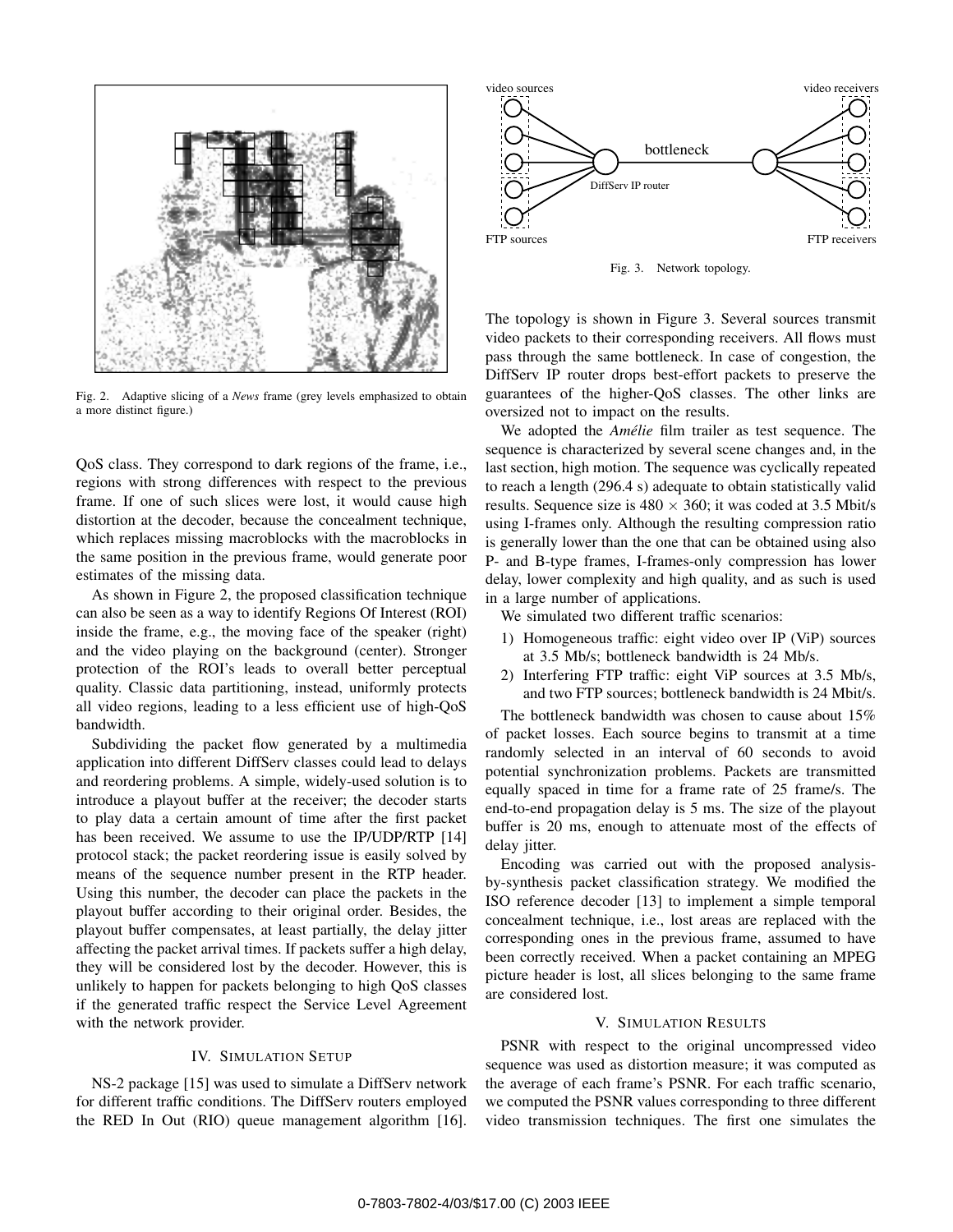|--|--|

PSNR VALUES FOR SEVERAL CLASSIFICATION TECHNIQUES; PACKET LOSS RATE OF ABOUT 15%; VIP SOURCE #1.

| <b>Classification Technique</b>    | Share of High-QoS Traffic | Homogeneous Traffic Case | Interfering FTP Traffic Case |
|------------------------------------|---------------------------|--------------------------|------------------------------|
| None $(100\% \text{ best–effort})$ | $0\%$                     | 35.09 dB                 | 34.62 dB                     |
| Analysis-by-Synthesis              | 10%                       | 37.77 dB                 | 37.47 dB                     |
| Analysis-by-Synthesis              | 20%                       | 38.57 dB                 | 38.32 dB                     |
| Data Partitioning                  | 20%                       | 37.20 dB                 | 37.54 dB                     |





Fig. 4. Short-term packet loss rate as a function of time; ViP source #1; analysis-by-synthesis packet classification, 20% assured service; concurrent traffic: 7 other ViP sources.

current Internet network, i.e., all traffic is sent as best-effort; video coding has been carried out by the standard ISO/IEC MPEG-2 encoder [9]. The second approach is the proposed technique that assigns the video packets to the available classes depending on their perceptual importance. For the second approach results were obtained both for 10% and 20% of assured traffic. The third one is the data partitioning technique. The DCT coefficients of each macroblock were split in two vectors, the first one always containing a fixed number of coefficients. The first vector, together with headers and motion vectors, is put in the base layer and sent as assured traffic; the remaining coefficients, which collectively can be viewed as a kind of enhancement layer, are sent as best-effort traffic. All simulations lasted enough to allow each ViP source to transmit the whole sequence at least one time.

## *A. Homogeneous traffic*

The third column of Table I shows the PSNR values of the three approaches —best-effort, analysis-by-synthesis perceptual packet marking and data partitioning— when eight video sources are sending data to eight receivers. No other traffic is present in the network. The difference between the perceptualbased and the best-effort is clear, showing the effectiveness of the algorithm even when only 10% of traffic is sent with high-QoS. The proposed approach also outperforms data partitioning by about 1.3 dB when sending the same amount of assured traffic. Besides, analysis-by-synthesis classification

Fig. 5. Delay distribution for the two DiffServ classes; ViP source #1; analysis-by-synthesis packet classification, 20% assured service; concurrent traffic: 7 other ViP sources.

assigning 10% of the traffic as high-QoS slightly outperforms data partitioning classification using twice as much high-QoS bandwidth.

Figure 4 shows the short-term packet loss rate seen by the receiver as a function of time. The initial period is loss free because the active sources do not exceed the bottleneck capacity. The loss probability increases when other ViP sources start to transmit. An average probability of about 15% is reached when all the sources are active. The packet loss value includes the share of packets discarded at the receiver because of excessive delay.

Figure 5 shows the delay distribution of the packets belonging to the assured-forwarding and best-effort classes, respectively. Values are normalized with respect to the total number of packets in each class. The two distributions are very similar: the assured class, in fact, has no precedence over the best-effort class, only a lower drop probability. The peak around 5 ms, equal to the propagation delay, is due to the first 50 seconds of the simulation, when overall traffic does not exceed the bottleneck capacity.

#### *B. Interfering FTP traffic*

The rightmost column of Table I shows the PSNR values of the scenario when eight video sources and two FTP sources are sending traffic on the same link. Analysis-by-synthesis packet classification outperforms best-effort transmission in this case too. The situation is similar to the preceding case